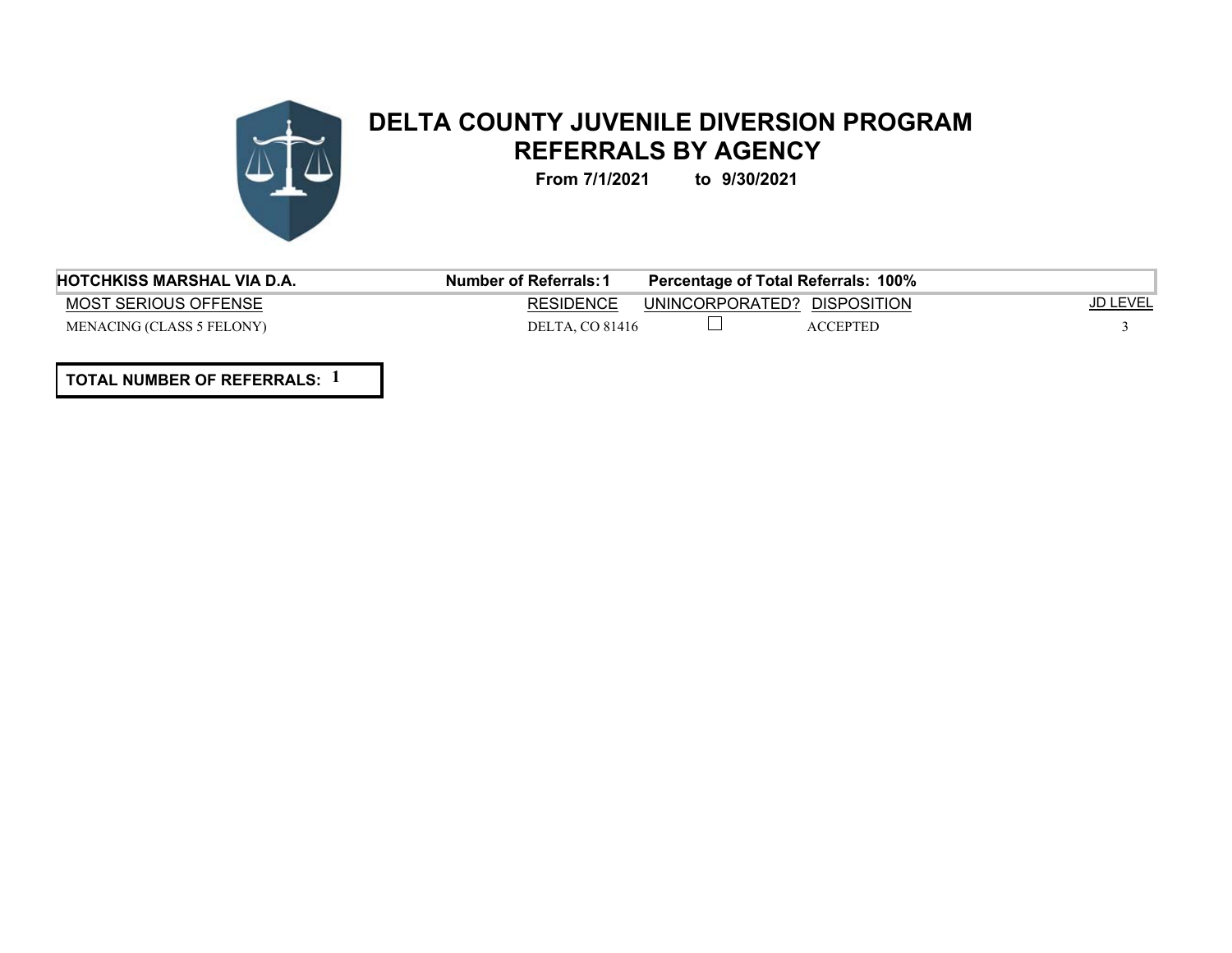

## **DELTA COUNTY JUVENILE DIVERSION PROGRAM REFERRALS BY CATEGORY OF OFFENSES**

**From 7/1/2021 to 9/30/2021**

| <b>CATEGORY</b>                 | <b>NUMBER OF CLIENTS:</b>                                   | <b>PERCENTAGE OF TOTAL:</b> |  |
|---------------------------------|-------------------------------------------------------------|-----------------------------|--|
| <b>OFFENSES AGAINST PERSONS</b> |                                                             | 100%                        |  |
|                                 | <b>Contract Contract Contract Contract</b><br><b>TOTAL:</b> |                             |  |